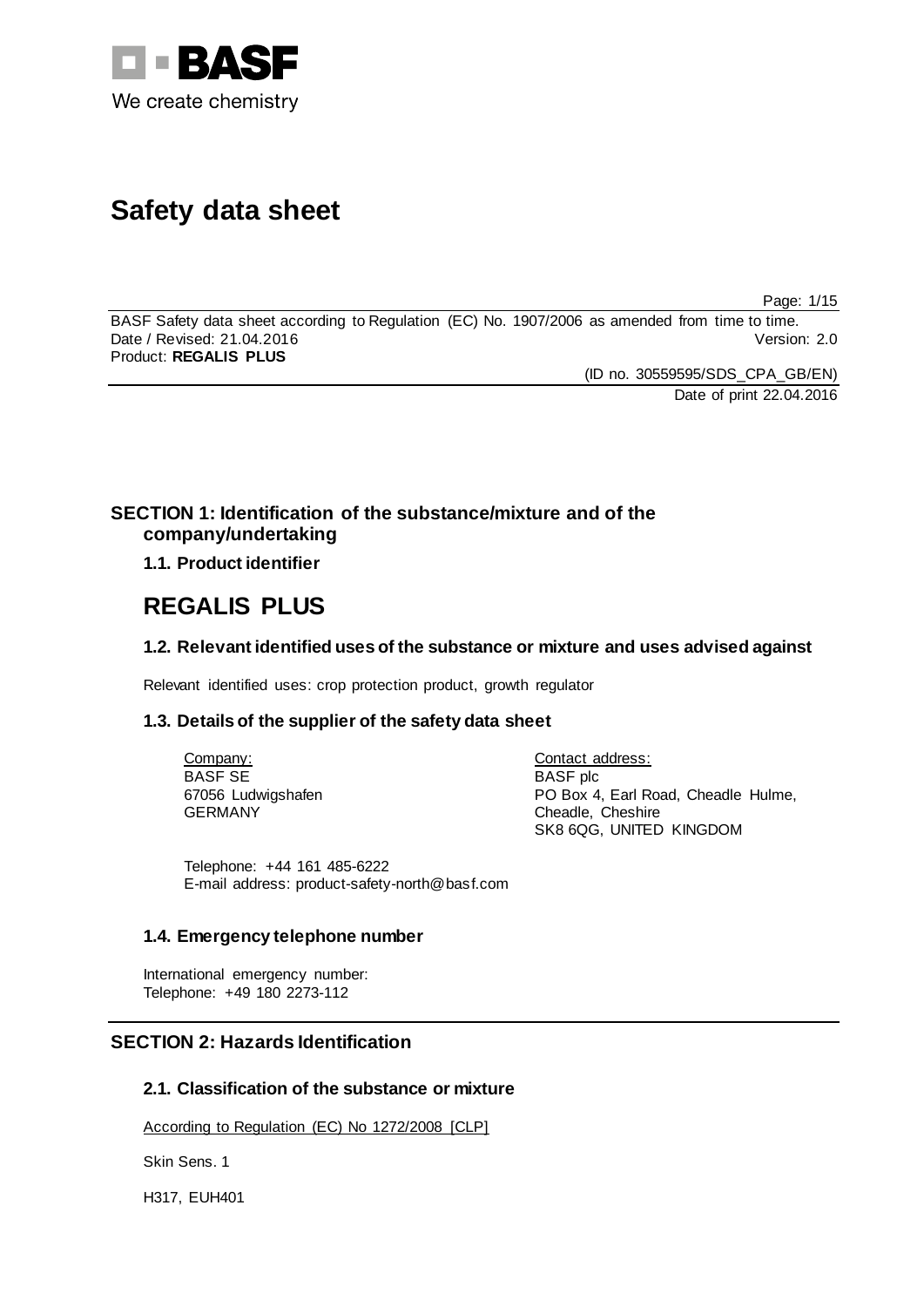Page: 2/15

BASF Safety data sheet according to Regulation (EC) No. 1907/2006 as amended from time to time. Date / Revised: 21.04.2016 Product: **REGALIS PLUS**

(ID no. 30559595/SDS\_CPA\_GB/EN)

Date of print 22.04.2016

For the classifications not written out in full in this section the full text can be found in section 16.

# **2.2. Label elements**

Globally Harmonized System (GHS) in accordance with UK regulations.

Pictogram:

| Pictogram:                                                                   |                                                                                                                                                                                             |
|------------------------------------------------------------------------------|---------------------------------------------------------------------------------------------------------------------------------------------------------------------------------------------|
| Signal Word:<br>Warning                                                      |                                                                                                                                                                                             |
| Hazard Statement:<br>H317<br>EUH401                                          | May cause an allergic skin reaction.<br>To avoid risks to human health and the environment, comply with the<br>instructions for use.                                                        |
| Precautionary Statements (Prevention):<br>P280<br>P <sub>261</sub><br>P272   | Wear protective gloves.<br>Avoid breathing dust.<br>Contaminated work clothing should not be allowed out of the workplace.                                                                  |
| Precautionary Statements (Response):<br>P302 + P352<br>$P333 + P313$<br>P363 | IF ON SKIN: Wash with plenty of soap and water.<br>If skin irritation or rash occurs: Get medical advice/attention.<br>Wash contaminated clothing before reuse.                             |
| Precautionary Statements (Disposal):<br>P <sub>501</sub>                     | Dispose of contents/container to a licensed hazardous-waste disposal<br>contractor or collection site except for empty clean containers which can<br>be disposed of as non-hazardous waste. |

# **2.3. Other hazards**

According to Regulation (EC) No 1272/2008 [CLP]

See section 12 - Results of PBT and vPvB assessment.

If applicable information is provided in this section on other hazards which do not result in classification but which may contribute to the overall hazards of the substance or mixture.

# **SECTION 3: Composition/Information on Ingredients**

# **3.1. Substances**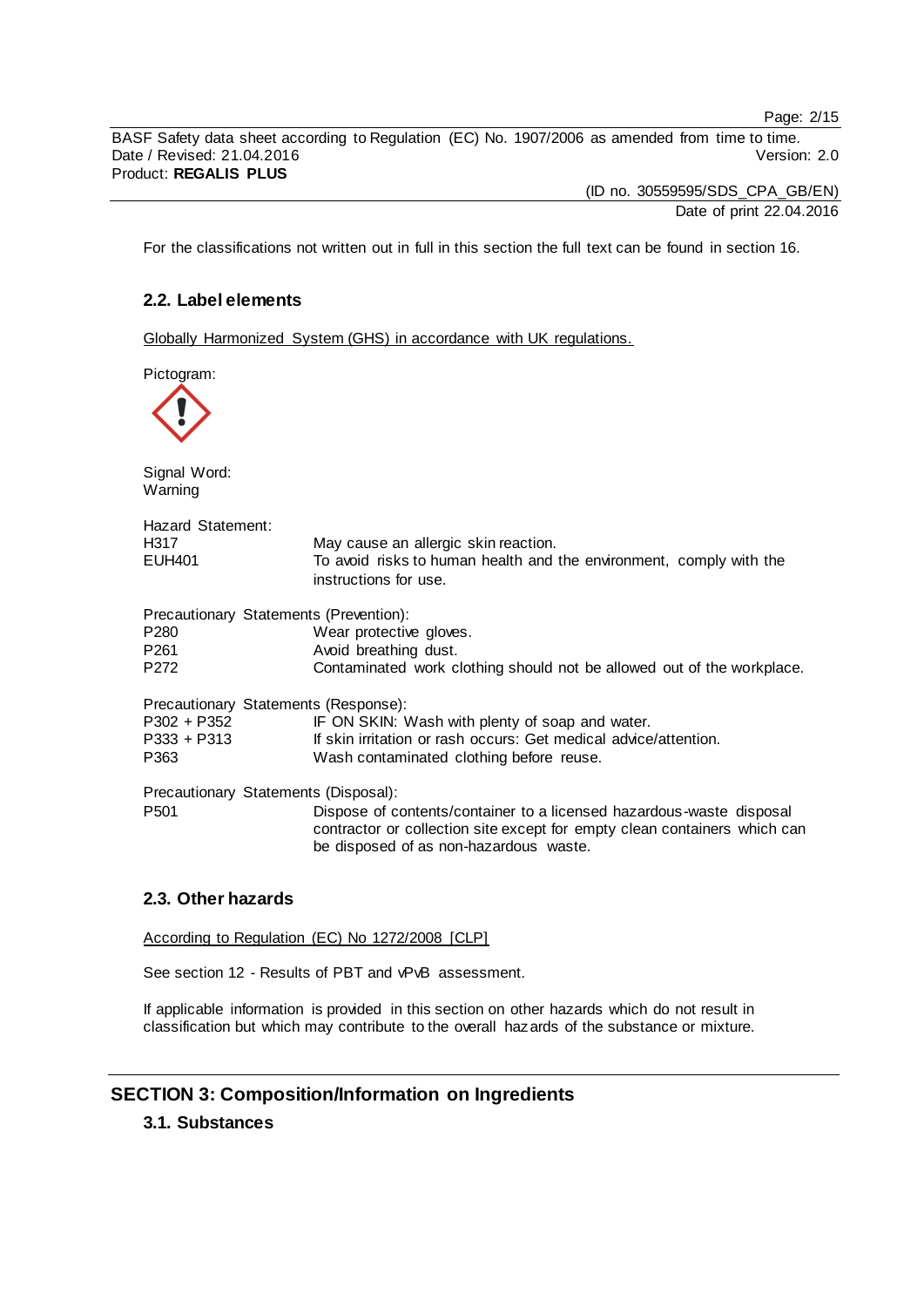Page: 3/15

BASF Safety data sheet according to Regulation (EC) No. 1907/2006 as amended from time to time. Date / Revised: 21.04.2016 Version: 2.0 Product: **REGALIS PLUS**

> (ID no. 30559595/SDS\_CPA\_GB/EN) Date of print 22.04.2016

Not applicable

### **3.2. Mixtures**

Chemical nature

crop protection product, growth regulator, water dispersible granules

Contains: Prohexadione-Ca (Content (W/W): 10 %)

Hazardous ingredients (GHS) according to Regulation (EC) No. 1272/2008

sodium hydrogensulphate Content (W/W):  $< 25 \%$ CAS Number: 7681-38-1 EC-Number: 231-665-7 INDEX-Number: 016-046-00-X

Eye Dam./Irrit. 1 H318

Ammonium sulphate Content (W/W): < 50 % CAS Number: 7783-20-2 EC-Number: 231-984-1 REACH registration number: 01- 2119455044-46

Silica gel, precipitated, crystalline free Content (W/W): < 10 % CAS Number: 112926-00-8 REACH registration number: 01- 2119379499-16

Lignosulfonic acid, sodium salt Content (W/W):  $<$  10 % CAS Number: 8061-51-6

For the classifications not written out in full in this section, including the hazard classes and the hazard statements, the full text is listed in section 16.

# **SECTION 4: First-Aid Measures**

**4.1. Description of first aid measures** Remove contaminated clothing.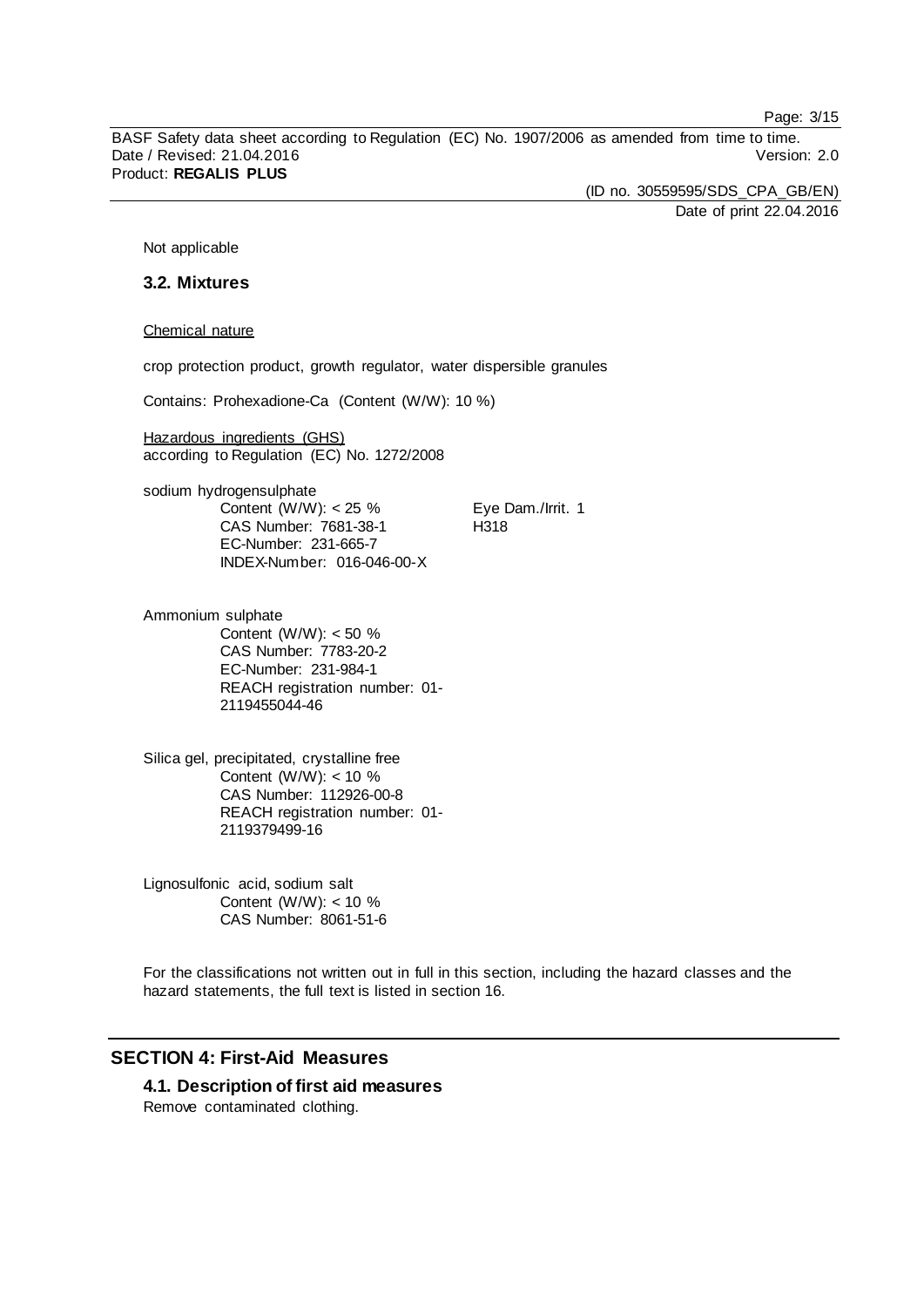Page: 4/15

BASF Safety data sheet according to Regulation (EC) No. 1907/2006 as amended from time to time. Date / Revised: 21.04.2016 Version: 2.0 Product: **REGALIS PLUS**

(ID no. 30559595/SDS\_CPA\_GB/EN)

Date of print 22.04.2016

Show container, label and/or safety data sheet to physician.

If inhaled: Keep patient calm, remove to fresh air, seek medical attention.

On skin contact: Wash thoroughly with soap and water.

On contact with eyes: Wash affected eyes for at least 15 minutes under running water with eyelids held open.

On ingestion: Immediately rinse mouth and then drink 200-300 ml of water, seek medical attention.

#### **4.2. Most important symptoms and effects, both acute and delayed**

Symptoms: The most important known symptoms and effects are described in the labelling (see section 2) and/or in section 11., Further important symptoms and effects are so far not known.

**4.3. Indication of any immediate medical attention and special treatment needed**

Treatment: Treat according to symptoms (decontamination, vital functions), no known specific antidote.

# **SECTION 5: Fire-Fighting Measures**

# **5.1. Extinguishing media**

Suitable extinguishing media: water spray, foam, dry powder

Unsuitable extinguishing media for safety reasons: water jet, carbon dioxide

#### **5.2. Special hazards arising from the substance or mixture**

carbon monoxide, Carbon dioxide, nitrogen oxides The substances/groups of substances mentioned can be released in case of fire.

# **5.3. Advice for fire-fighters**

Special protective equipment: Wear self-contained breathing apparatus and chemical-protective clothing.

Further information:

Collect contaminated extinguishing water separately, do not allow to reach sewage or effluent systems. Dispose of fire debris and contaminated extinguishing water in accordance with official regulations. In case of fire and/or explosion do not breathe fumes. Keep containers cool by spraying with water if exposed to fire.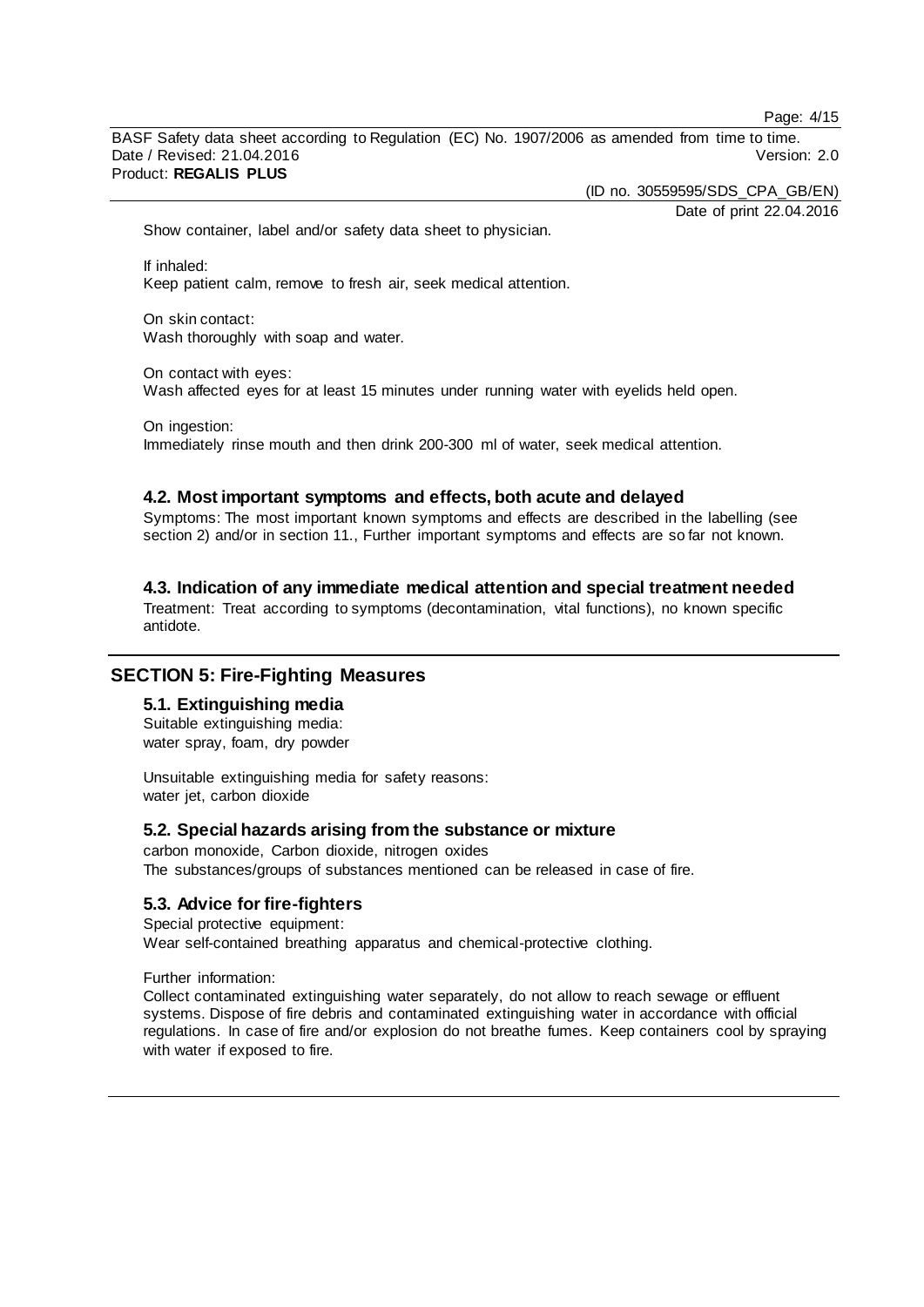Page: 5/15

BASF Safety data sheet according to Regulation (EC) No. 1907/2006 as amended from time to time. Date / Revised: 21.04.2016 Version: 2.0 Product: **REGALIS PLUS**

(ID no. 30559595/SDS\_CPA\_GB/EN)

Date of print 22.04.2016

# **SECTION 6: Accidental Release Measures**

### **6.1. Personal precautions, protective equipment and emergency procedures**

Avoid dust formation. Use personal protective clothing. Avoid contact with the skin, eyes and clothing.

### **6.2. Environmental precautions**

Do not allow contamination of public drains or surface or ground waters. Inform local water plc if spillage enters drains and the Environment Agency (England & Wales), the Scottish Environmental Protection Agency (Scotland), or the Environment and Heritage Service (Northern Ireland) if it enters surface or ground waters. Keep people and animals away.

### **6.3. Methods and material for containment and cleaning up**

For small amounts: Contain with dust binding material and dispose of. For large amounts: Sweep/shovel up.

Avoid raising dust. Dispose of absorbed material in accordance with regulations. Collect waste in suitable containers, which can be labeled and sealed. Clean contaminated floors and objects thoroughly with water and detergents, observing environmental regulations.

### **6.4. Reference to other sections**

Information regarding exposure controls/personal protection and disposal considerations can be found in section 8 and 13.

# **SECTION 7: Handling and Storage**

# **7.1. Precautions for safe handling**

No special measures necessary if stored and handled correctly. Ensure thorough ventilation of stores and work areas. When using do not eat, drink or smoke. Hands and/or face should be washed before breaks and at the end of the shift.

Protection against fire and explosion:

Avoid dust formation. Dust can form an explosive mixture with air. Prevent electrostatic charge sources of ignition should be kept well clear - fire extinguishers should be kept handy.

# **7.2. Conditions for safe storage, including any incompatibilities**

Segregate from foods and animal feeds. Further information on storage conditions: Protect against moisture. Keep away from heat. Protect from direct sunlight.

# **7.3. Specific end use(s)**

For the relevant identified use(s) listed in Section 1 the advice mentioned in this section 7 is to be observed.

# **SECTION 8: Exposure Controls/Personal Protection**

# **8.1. Control parameters**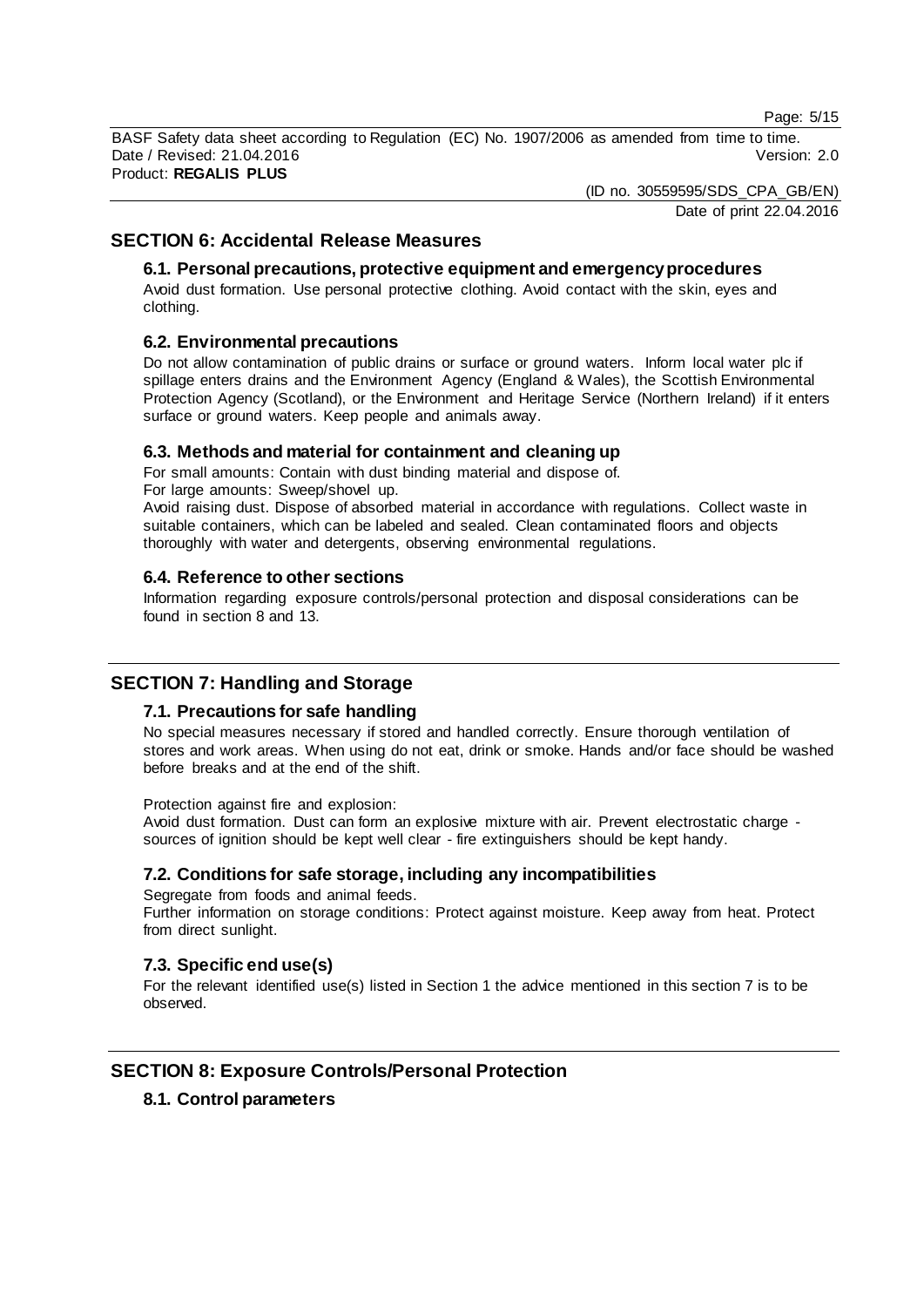Page: 6/15

BASF Safety data sheet according to Regulation (EC) No. 1907/2006 as amended from time to time. Date / Revised: 21.04.2016 Product: **REGALIS PLUS**

(ID no. 30559595/SDS\_CPA\_GB/EN)

Date of print 22.04.2016

Components with occupational exposure limits

No occupational exposure limits known.

Refer to the current edition of HSE Guidance Note EH40 Occupational Exposure Limits (United Kingdom). For normal use and handling refer to the product label/leaflet.

#### **8.2. Exposure controls**

Personal protective equipment

Respiratory protection:

Suitable respiratory protection for higher concentrations or long-term effect: Particle filter with medium efficiency for solid and liquid particles (e.g. EN 143 or 149, Type P2 or FFP2)

Hand protection:

Suitable chemical resistant safety gloves (EN 374) also with prolonged, direct contact (Recommended: Protective index 6, corresponding > 480 minutes of permeation time according to EN 374): E.g. nitrile rubber (0.4 mm), chloroprene rubber (0.5 mm), butyl rubber (0.7 mm) etc.

Eye protection: Safety glasses with side-shields (frame goggles) (e.g. EN 166)

Body protection:

Body protection must be chosen depending on activity and possible exposure, e.g. apron, protecting boots, chemical-protection suit (according to EN 14605 in case of splashes or EN ISO 13982 in case of dust).

#### General safety and hygiene measures

The statements on personal protective equipment in the instructions for use apply when handling crop-protection agents in final-consumer packing. Wearing of closed work clothing is recommended. Store work clothing separately. Keep away from food, drink and animal feeding stuffs.

# **SECTION 9: Physical and Chemical Properties**

# **9.1. Information on basic physical and chemical properties**

| Form:                | granules                             |
|----------------------|--------------------------------------|
| Colour:              | light brown                          |
| Odour:               | faint odour, sweetish                |
| Odour threshold:     |                                      |
|                      | Not determined due to potential      |
|                      | health hazard by inhalation.         |
| pH value:            | approx. $2 - 4$                      |
|                      | $(1 \frac{9}{10})$ , approx. 20 °C)  |
| Melting temperature: |                                      |
|                      | The product has not been tested.     |
| boiling temperature: |                                      |
|                      | The product is a non-volatile solid. |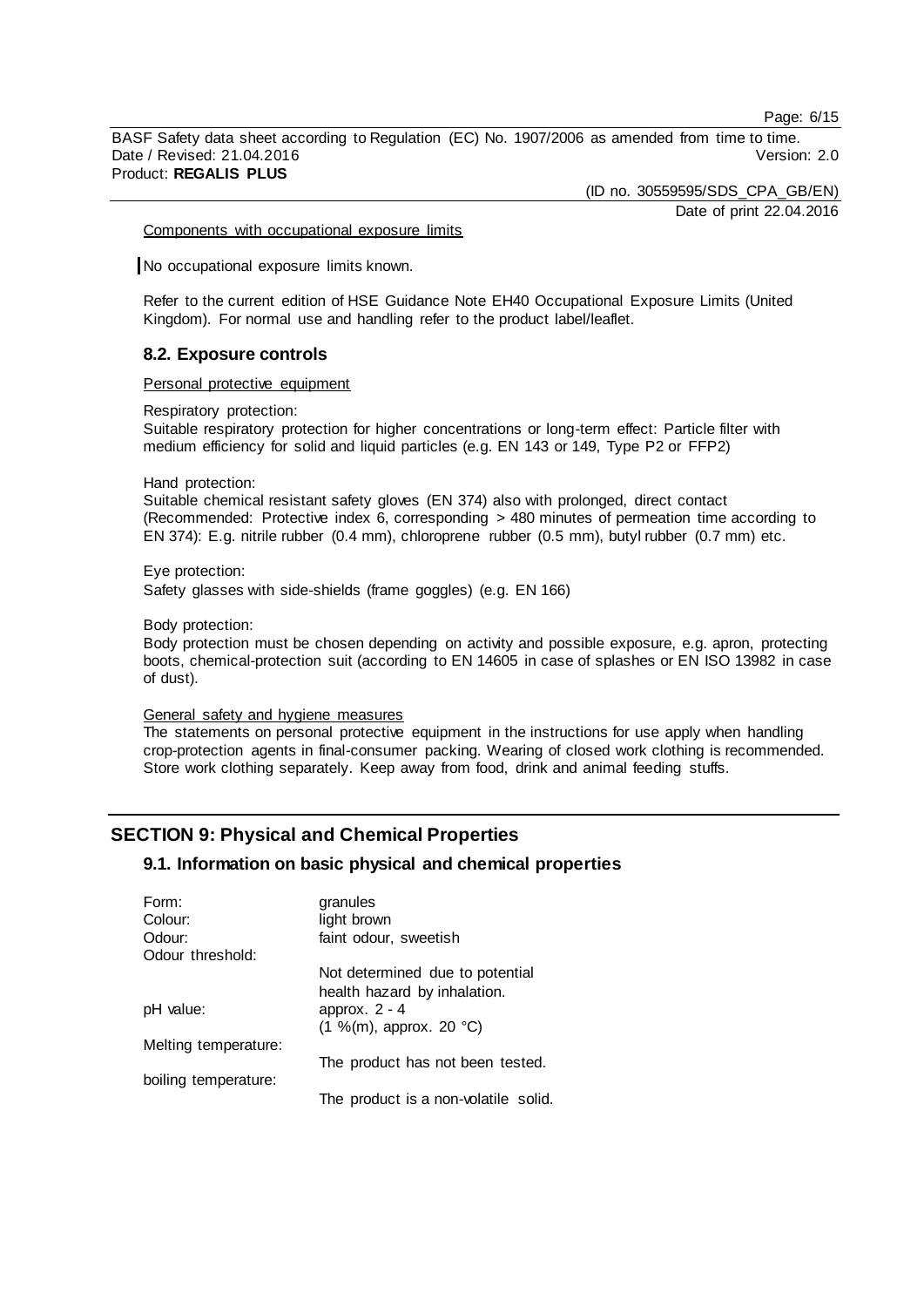Page: 7/15

BASF Safety data sheet according to Regulation (EC) No. 1907/2006 as amended from time to time. Date / Revised: 21.04.2016 Version: 2.0 Product: **REGALIS PLUS**

| (ID no. 30559595/SDS_CPA_GB/EN) |
|---------------------------------|
| Date of print 22.04.2016        |

| Flash point:                         |                                                                        |                               |
|--------------------------------------|------------------------------------------------------------------------|-------------------------------|
|                                      | not applicable                                                         |                               |
| Evaporation rate:                    |                                                                        |                               |
|                                      | not applicable                                                         |                               |
| Flammability:                        | not highly flammable                                                   | (Directive 92/69/EEC, A.10)   |
|                                      |                                                                        |                               |
| Lower explosion limit:               |                                                                        |                               |
|                                      | As a result of our experience with this                                |                               |
|                                      | product and our knowledge of its                                       |                               |
|                                      | composition we do not expect any                                       |                               |
|                                      | hazard as long as the product is used                                  |                               |
|                                      | appropriately and in accordance with                                   |                               |
|                                      |                                                                        |                               |
|                                      | the intended use.                                                      |                               |
| Upper explosion limit:               |                                                                        |                               |
|                                      | As a result of our experience with this                                |                               |
|                                      | product and our knowledge of its                                       |                               |
|                                      | composition we do not expect any                                       |                               |
|                                      | hazard as long as the product is used                                  |                               |
|                                      | appropriately and in accordance with                                   |                               |
|                                      |                                                                        |                               |
|                                      | the intended use.                                                      |                               |
| Vapour pressure:                     |                                                                        |                               |
|                                      | The product has not been tested.                                       |                               |
| Relative vapour density (air):       |                                                                        |                               |
|                                      | not applicable                                                         |                               |
| Solubility in water:                 | dispersible                                                            |                               |
|                                      |                                                                        |                               |
|                                      |                                                                        |                               |
| Information on: prohexadione calcium |                                                                        |                               |
|                                      | Partitioning coefficient n-octanol/water (log Kow):<br>$-2.9$          |                               |
|                                      | (20 °C)                                                                |                               |
|                                      |                                                                        |                               |
| Self ignition:                       | Temperature: approx. 375 °C                                            | (Method: Directive 92/69/EEC, |
|                                      |                                                                        | A.16                          |
|                                      | Thermal decomposition: 120 °C, 10 kJ/kg, (DSC (OECD 113))              |                               |
|                                      |                                                                        |                               |
|                                      | (onset temperature)                                                    |                               |
|                                      | 175 °C, 30 kJ/kg, (DSC (OECD 113))                                     |                               |
|                                      | (onset temperature)                                                    |                               |
|                                      | 235 °C, 30 kJ/kg, (DSC (OECD 113))                                     |                               |
|                                      | (onset temperature)                                                    |                               |
|                                      | 315 °C, 30 kJ/kg, (DSC (OECD 113))                                     |                               |
|                                      | (onset temperature)                                                    |                               |
|                                      | Not a substance liable to self-decomposition according to UN transport |                               |
|                                      |                                                                        |                               |
|                                      | regulations, class 4.1.                                                |                               |
| Viscosity, dynamic:                  |                                                                        |                               |
|                                      | not applicable, the product is a solid                                 |                               |
| Explosion hazard:                    | Based on the chemical structure                                        |                               |
|                                      | there is no indicating of explosive                                    |                               |
|                                      | properties.                                                            |                               |
| Fire promoting properties:           | not fire-propagating                                                   | (Directive 92/69/EEC, A.17)   |

# **9.2. Other information**

| Bulk density: | approx. 831 - 895 kg/m3 |
|---------------|-------------------------|
|               | (20 °C)                 |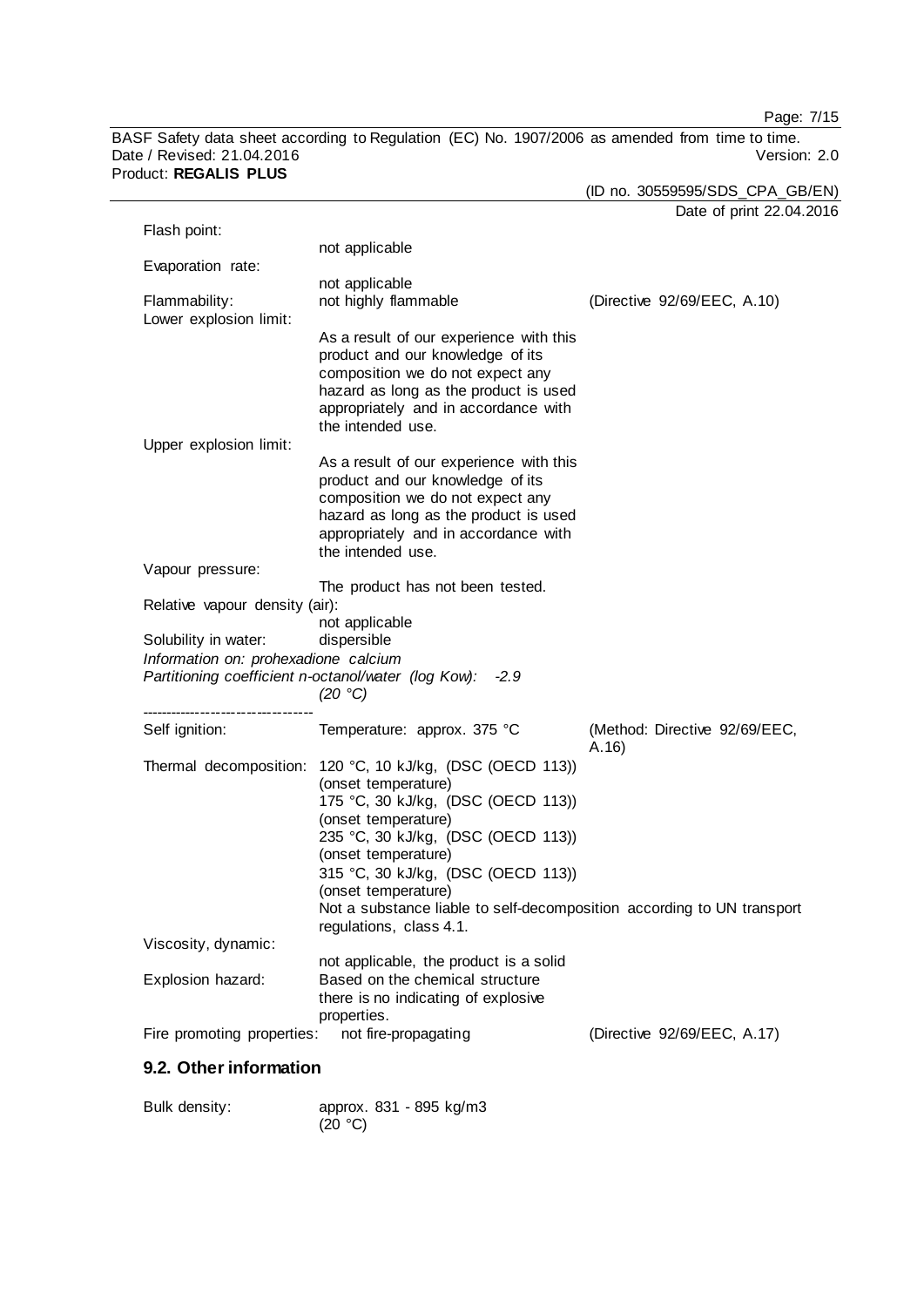Page: 8/15

BASF Safety data sheet according to Regulation (EC) No. 1907/2006 as amended from time to time. Date / Revised: 21.04.2016 Version: 2.0 Product: **REGALIS PLUS**

> (ID no. 30559595/SDS\_CPA\_GB/EN) Date of print 22.04.2016

# **SECTION 10: Stability and Reactivity**

### **10.1. Reactivity**

No hazardous reactions if stored and handled as prescribed/indicated.

#### **10.2. Chemical stability**

The product is stable if stored and handled as prescribed/indicated.

### **10.3. Possibility of hazardous reactions**

No hazardous reactions if stored and handled as prescribed/indicated.

#### **10.4. Conditions to avoid**

See MSDS section 7 - Handling and storage.

### **10.5. Incompatible materials**

Substances to avoid: strong bases, strong acids, strong oxidizing agents

### **10.6. Hazardous decomposition products**

Hazardous decomposition products: No hazardous decomposition products if stored and handled as prescribed/indicated.

# **SECTION 11: Toxicological Information**

### **11.1. Information on toxicological effects**

### Acute toxicity

Assessment of acute toxicity: Virtually nontoxic after a single ingestion. Virtually nontoxic by inhalation. Virtually nontoxic after a single skin contact.

Experimental/calculated data: LD50 rat (oral): > 2,000 mg/kg (OECD Guideline 423) No mortality was observed.

LC50 rat (by inhalation): > 5.4 mg/l 4 h (OECD Guideline 403) No mortality was observed.

LD50 rat (dermal): > 2,000 mg/kg (OECD Guideline 402) No mortality was observed.

Irritation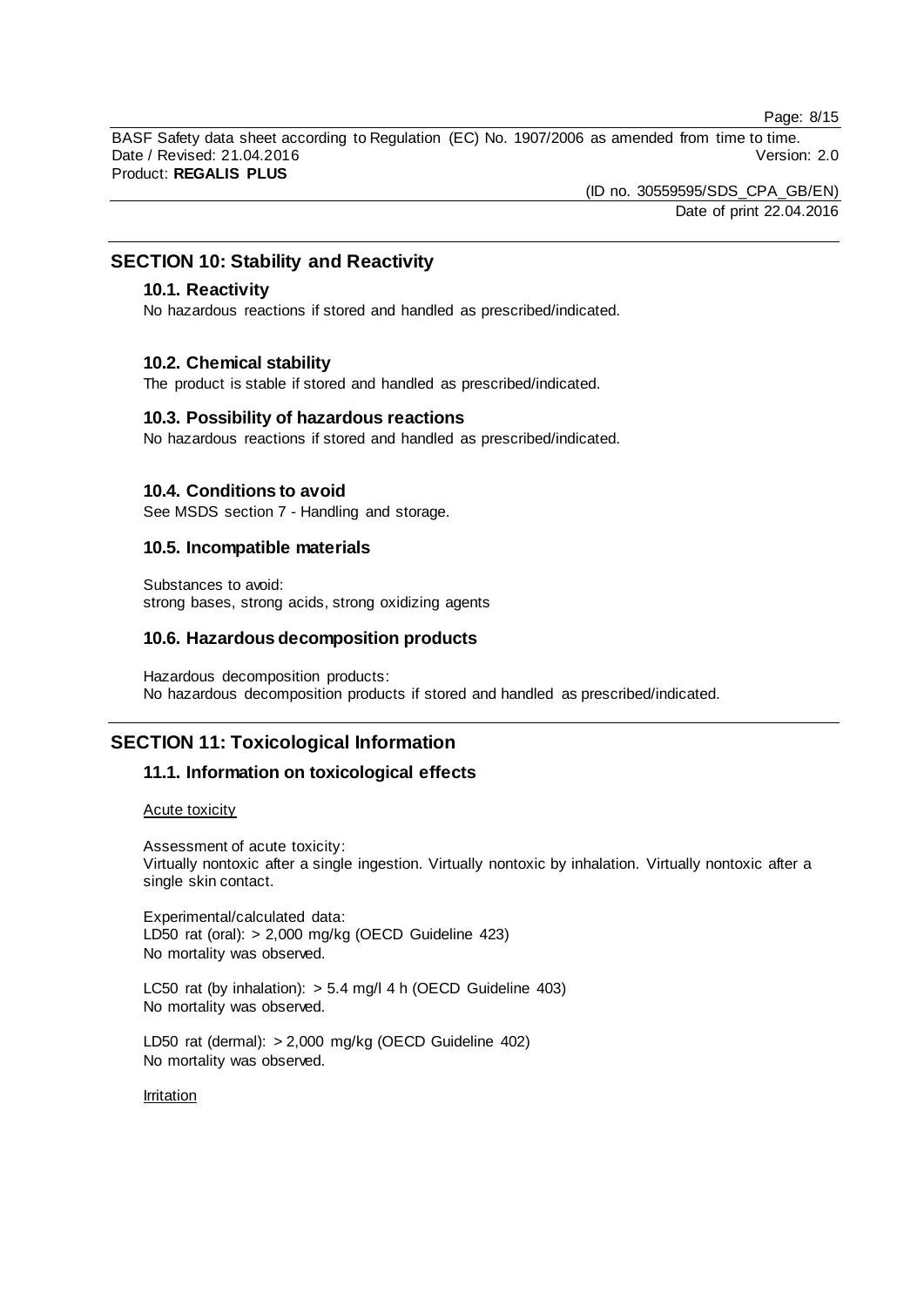Page: 9/15

BASF Safety data sheet according to Regulation (EC) No. 1907/2006 as amended from time to time. Date / Revised: 21.04.2016 Product: **REGALIS PLUS**

> (ID no. 30559595/SDS\_CPA\_GB/EN) Date of print 22.04.2016

Assessment of irritating effects: Not irritating to the skin. Not irritating to the eyes.

Experimental/calculated data: Skin corrosion/irritation rabbit: non-irritant (OECD Guideline 404)

Serious eye damage/irritation rabbit: non-irritant (OECD Guideline 405)

#### Respiratory/Skin sensitization

Assessment of sensitization: Sensitization after skin contact possible.

Experimental/calculated data: Mouse Local Lymph Node Assay (LLNA) mouse: Caused skin sensitization in animal studies. (OECD Guideline 429)

#### Germ cell mutagenicity

#### Assessment of mutagenicity:

The product has not been tested. The statement has been derived from the properties of the individual components. Mutagenicity tests revealed no genotoxic potential.

#### **Carcinogenicity**

#### Assessment of carcinogenicity:

The product has not been tested. The statement has been derived from the properties of the individual components. The results of various animal studies gave no indication of a carcinogenic effect.

#### Reproductive toxicity

#### Assessment of reproduction toxicity:

The product has not been tested. The statement has been derived from the properties of the individual components. The results of animal studies gave no indication of a fertility impairing effect.

#### Developmental toxicity

#### Assessment of teratogenicity:

The product has not been tested. The statement has been derived from the properties of the individual components. Animal studies gave no indication of a developmental toxic effect at doses that were not toxic to the parental animals.

#### Specific target organ toxicity (single exposure)

#### Assessment of STOT single:

Based on the available information there is no specific target organ toxicity to be expected after a single exposure.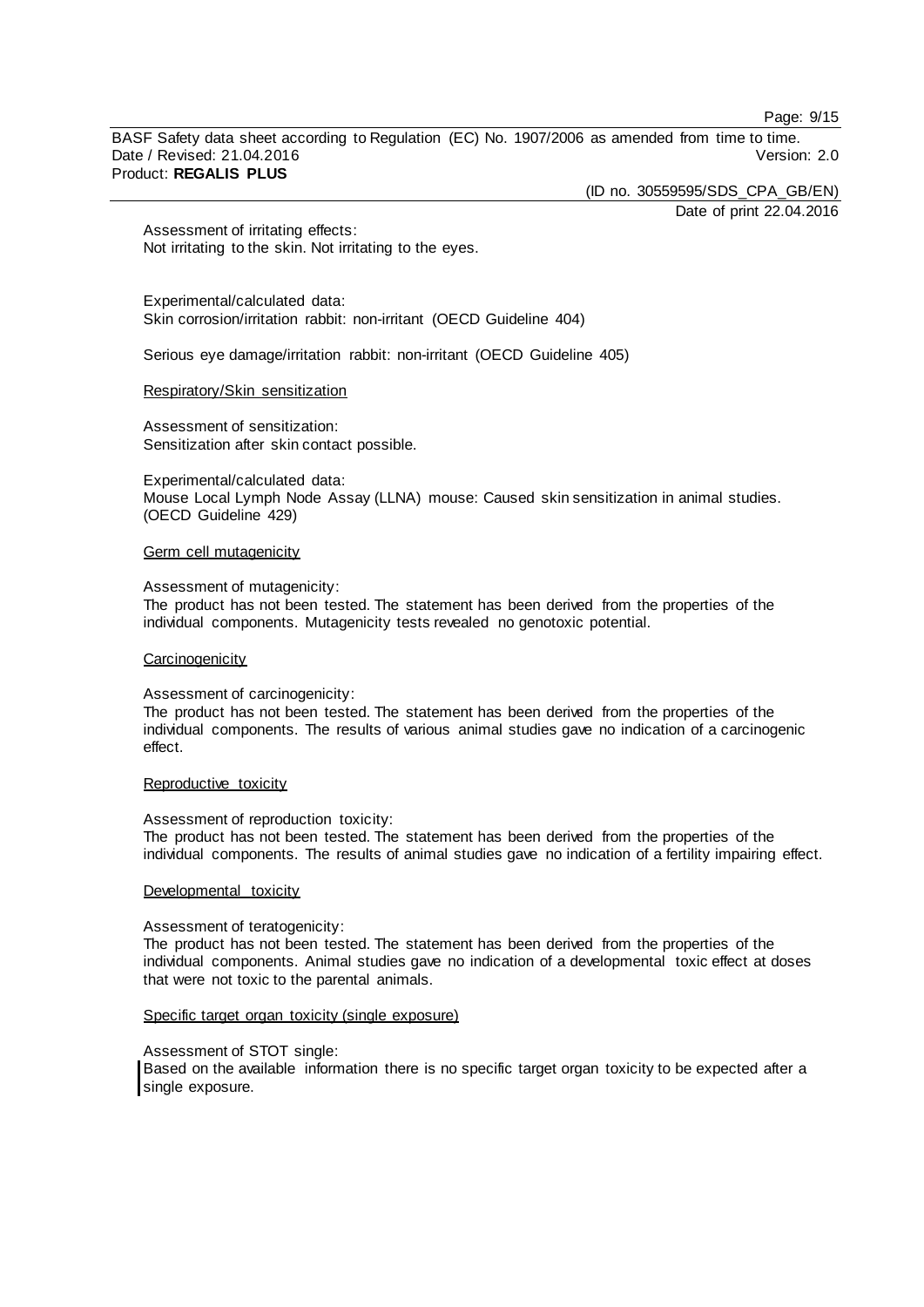Page: 10/15

BASF Safety data sheet according to Regulation (EC) No. 1907/2006 as amended from time to time. Date / Revised: 21.04.2016 Version: 2.0 Product: **REGALIS PLUS**

(ID no. 30559595/SDS\_CPA\_GB/EN)

Date of print 22.04.2016

Remarks: The product has not been tested. The statement has been derived from the properties of the individual components.

Repeated dose toxicity and Specific target organ toxicity (repeated exposure)

Assessment of repeated dose toxicity:

The product has not been tested. The statement has been derived from the properties of the individual components. No substance-specific organtoxicity was observed after repeated administration to animals.

#### Aspiration hazard

No aspiration hazard expected. The product has not been tested. The statement has been derived from the properties of the individual components.

#### Other relevant toxicity information

Misuse can be harmful to health.

# **SECTION 12: Ecological Information**

### **12.1. Toxicity**

Assessment of aquatic toxicity: There is a high probability that the product is not acutely harmful to aquatic organisms.

Toxicity to fish: LC50 (96 h) > 100 mg/l, Oncorhynchus mykiss (OECD 203; ISO 7346; 92/69/EEC, C.1, static)

Aquatic invertebrates: EC50 (48 h) > 100 mg/l, Daphnia magna (OECD Guideline 202, part 1, static)

Aquatic plants: EC10 (7 d) 5.3 mg/l (growth rate), Lemna gibba (OECD guideline 221, semistatic)

EC50 (7 d) > 100 mg/l (growth rate), Lemna gibba (OECD guideline 221, semistatic)

EC10 (72 h) 56.3 mg/l (growth rate), Pseudokirchneriella subcapitata (OECD Guideline 201, static)

EC50 (72 h) > 100 mg/l (growth rate), Pseudokirchneriella subcapitata (OECD Guideline 201, static)

#### **12.2. Persistence and degradability**

Assessment biodegradation and elimination (H2O): The product has not been tested. The statement has been derived from the properties of the individual components.

*Information on: prohexadione calcium*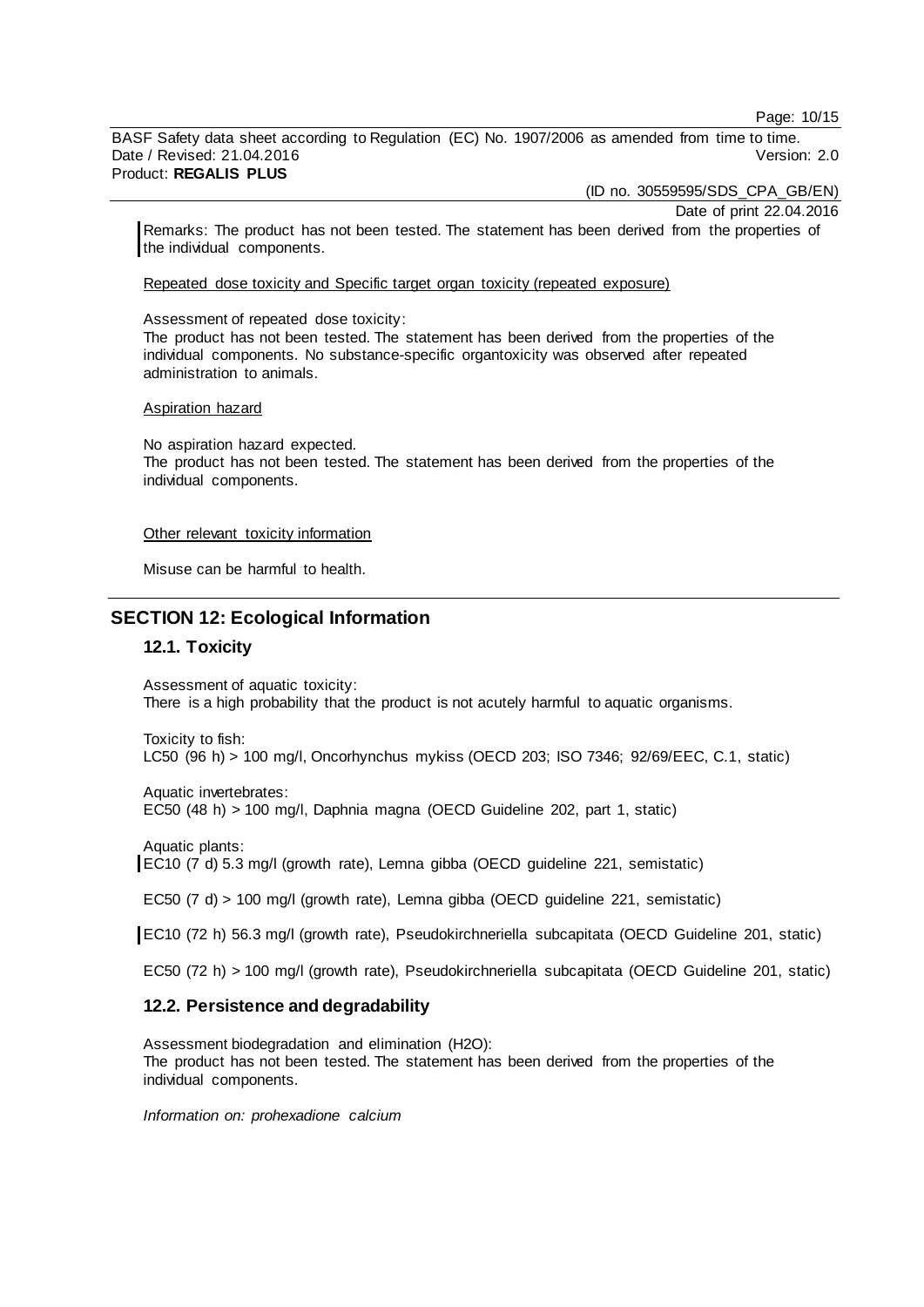Page: 11/15

BASF Safety data sheet according to Regulation (EC) No. 1907/2006 as amended from time to time. Date / Revised: 21.04.2016 Version: 2.0 Product: **REGALIS PLUS**

(ID no. 30559595/SDS\_CPA\_GB/EN)

Date of print 22.04.2016

*Assessment biodegradation and elimination (H2O): Not readily biodegradable (by OECD criteria).*

# **12.3. Bioaccumulative potential**

Assessment bioaccumulation potential: The product has not been tested. The statement has been derived from the properties of the individual components.

*Information on: prohexadione calcium Bioaccumulation potential: Because of the n-octanol/water distribution coefficient (log Pow) accumulation in organisms is not to be expected.* -----------------------------

# **12.4. Mobility in soil**

Assessment transport between environmental compartments: Volatility: The product has not been tested. The statement has been derived from the properties of the individual components.

*Information on: prohexadione calcium Assessment transport between environmental compartments: Adsorption in soil: Following exposure to soil, the product trickles away and can - dependant on degradation - be transported to deeper soil areas with larger water loads.*

-----------------------------

# **12.5. Results of PBT and vPvB assessment**

The product does not contain a substance fulfilling the PBT (persistent/bioaccumulative/toxic) criteria or the vPvB (very persistent/very bioaccumulative) criteria.

# **12.6. Other adverse effects**

The product does not contain substances that are listed in Regulation (EC) 1005/2009 on substances that deplete the ozone layer.

# **12.7. Additional information**

Other ecotoxicological advice: Do not discharge product into the environment without control.

# **SECTION 13: Disposal Considerations**

# **13.1. Waste treatment methods**

Must be disposed of or incinerated in accordance with local regulations.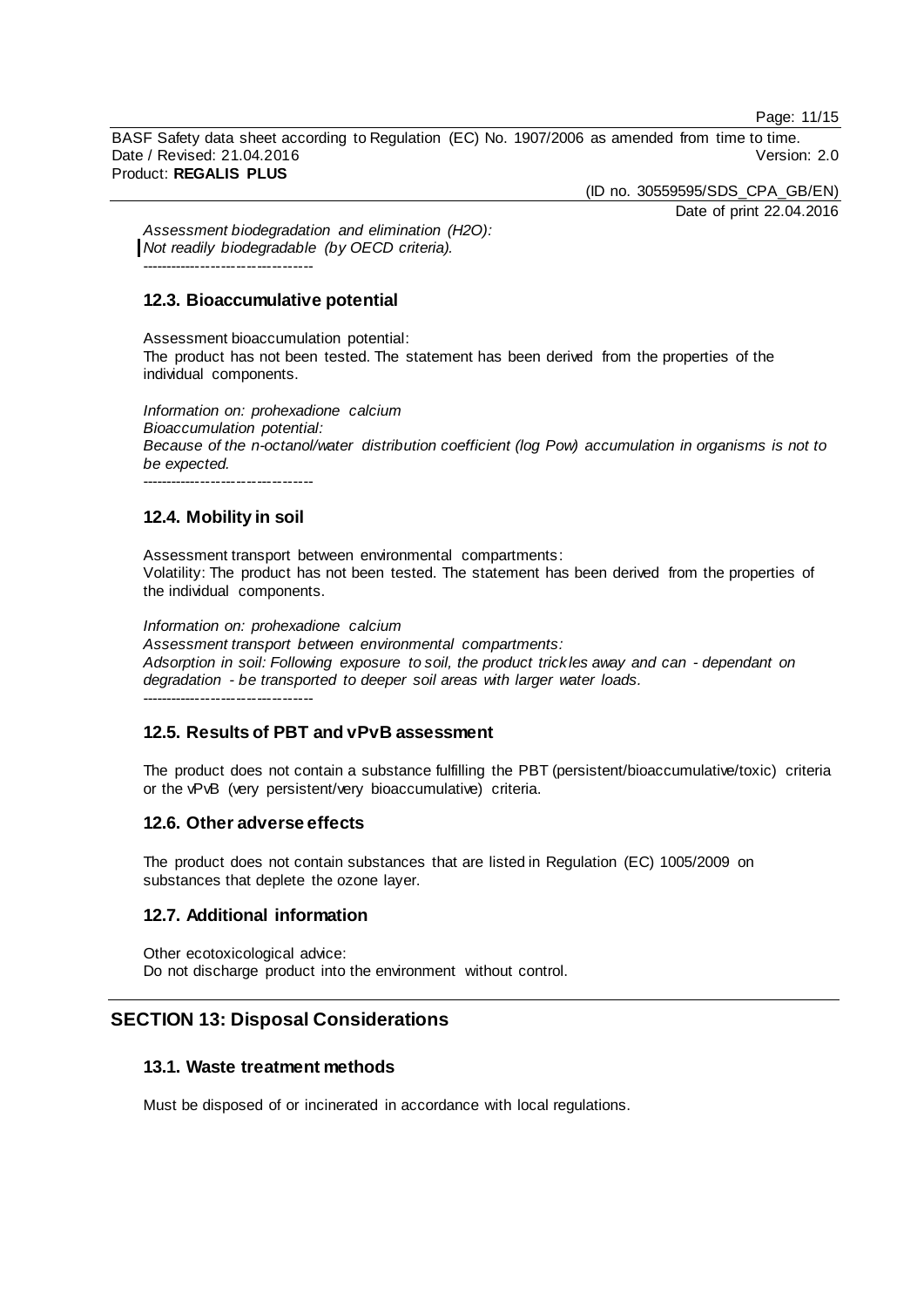Page: 12/15

BASF Safety data sheet according to Regulation (EC) No. 1907/2006 as amended from time to time. Date / Revised: 21.04.2016 Product: **REGALIS PLUS**

(ID no. 30559595/SDS\_CPA\_GB/EN)

Date of print 22.04.2016

The UK Environmental Protection (Duty of Care) Regulations (EP) and amendments should be noted (United Kingdom).

This product and any uncleaned containers must be disposed of as hazardous waste in accordance with the 2005 Hazardous Waste Regulations and amendments (United Kingdom)

Contaminated packaging:

Contaminated packaging should be emptied as far as possible and disposed of in the same manner as the substance/product.

# **SECTION 14: Transport Information**

#### **Land transport**

#### ADR

|                             |                | Not classified as a dangerous good under transport regulations |
|-----------------------------|----------------|----------------------------------------------------------------|
| UN number:                  | Not applicable |                                                                |
| UN proper shipping name:    | Not applicable |                                                                |
| Transport hazard class(es): | Not applicable |                                                                |
| Packing group:              | Not applicable |                                                                |
| Environmental hazards:      | Not applicable |                                                                |
| Special precautions for     | None known     |                                                                |
| user                        |                |                                                                |

RID

|                                            |                | Not classified as a dangerous good under transport regulations |
|--------------------------------------------|----------------|----------------------------------------------------------------|
| UN number:                                 | Not applicable |                                                                |
| UN proper shipping name:                   | Not applicable |                                                                |
| Transport hazard class(es): Not applicable |                |                                                                |
| Packing group:                             | Not applicable |                                                                |
| Environmental hazards:                     | Not applicable |                                                                |
| Special precautions for                    | None known     |                                                                |
| user                                       |                |                                                                |

#### **Inland waterway transport** ADN

|                                            |                | Not classified as a dangerous good under transport regulations |
|--------------------------------------------|----------------|----------------------------------------------------------------|
| UN number:                                 | Not applicable |                                                                |
| UN proper shipping name:                   | Not applicable |                                                                |
| Transport hazard class(es): Not applicable |                |                                                                |
| Packing group:                             | Not applicable |                                                                |
| Environmental hazards:                     | Not applicable |                                                                |
| Special precautions for                    | None known     |                                                                |
| user:                                      |                |                                                                |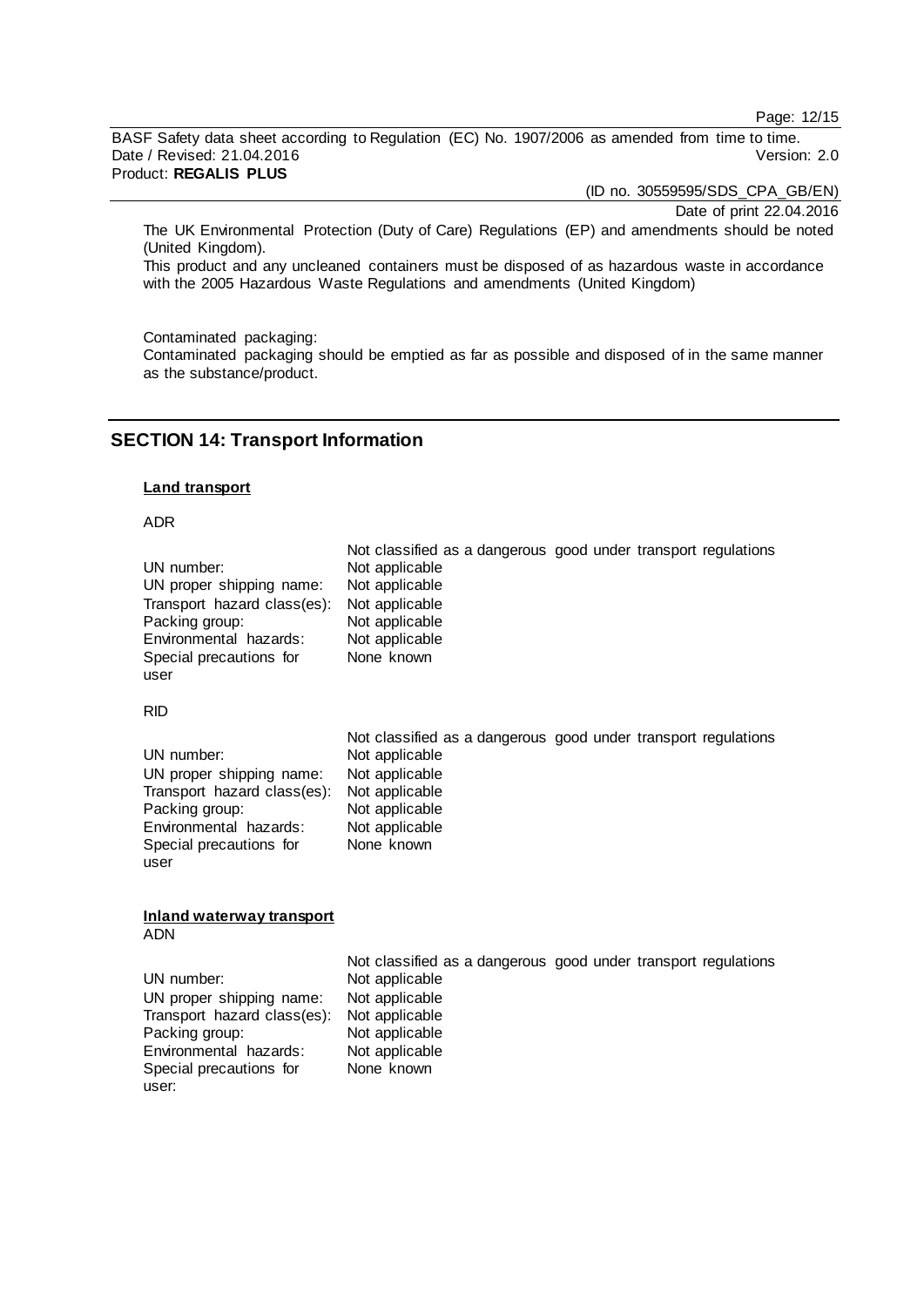Page: 13/15

BASF Safety data sheet according to Regulation (EC) No. 1907/2006 as amended from time to time. Date / Revised: 21.04.2016 Product: **REGALIS PLUS**

(ID no. 30559595/SDS\_CPA\_GB/EN)

Date of print 22.04.2016

Transport in inland waterway vessel Not evaluated

#### **Sea transport**

#### IMDG

|                                            |                | Not classified as a dangerous good under transport regulations |
|--------------------------------------------|----------------|----------------------------------------------------------------|
| UN number:                                 | Not applicable |                                                                |
| UN proper shipping name:                   | Not applicable |                                                                |
| Transport hazard class(es): Not applicable |                |                                                                |
| Packing group:                             | Not applicable |                                                                |
| Environmental hazards:                     | Not applicable |                                                                |
| Special precautions for                    | None known     |                                                                |
| user                                       |                |                                                                |

#### **Air transport**

#### IATA/ICAO

|                             | Not classified as a dangerous good under transport regulations |  |
|-----------------------------|----------------------------------------------------------------|--|
| UN number:                  | Not applicable                                                 |  |
| UN proper shipping name:    | Not applicable                                                 |  |
| Transport hazard class(es): | Not applicable                                                 |  |
| Packing group:              | Not applicable                                                 |  |
| Environmental hazards:      | Not applicable                                                 |  |
| Special precautions for     | None known                                                     |  |
| user                        |                                                                |  |

# **14.1. UN number**

See corresponding entries for "UN number" for the respective regulations in the tables above.

### **14.2. UN proper shipping name**

See corresponding entries for "UN proper shipping name" for the respective regulations in the tables above.

# **14.3. Transport hazard class(es)**

See corresponding entries for "Transport hazard class(es)" for the respective regulations in the tables above.

### **14.4. Packing group**

See corresponding entries for "Packing group" for the respective regulations in the tables above.

# **14.5. Environmental hazards**

See corresponding entries for "Environmental hazards" for the respective regulations in the tables above.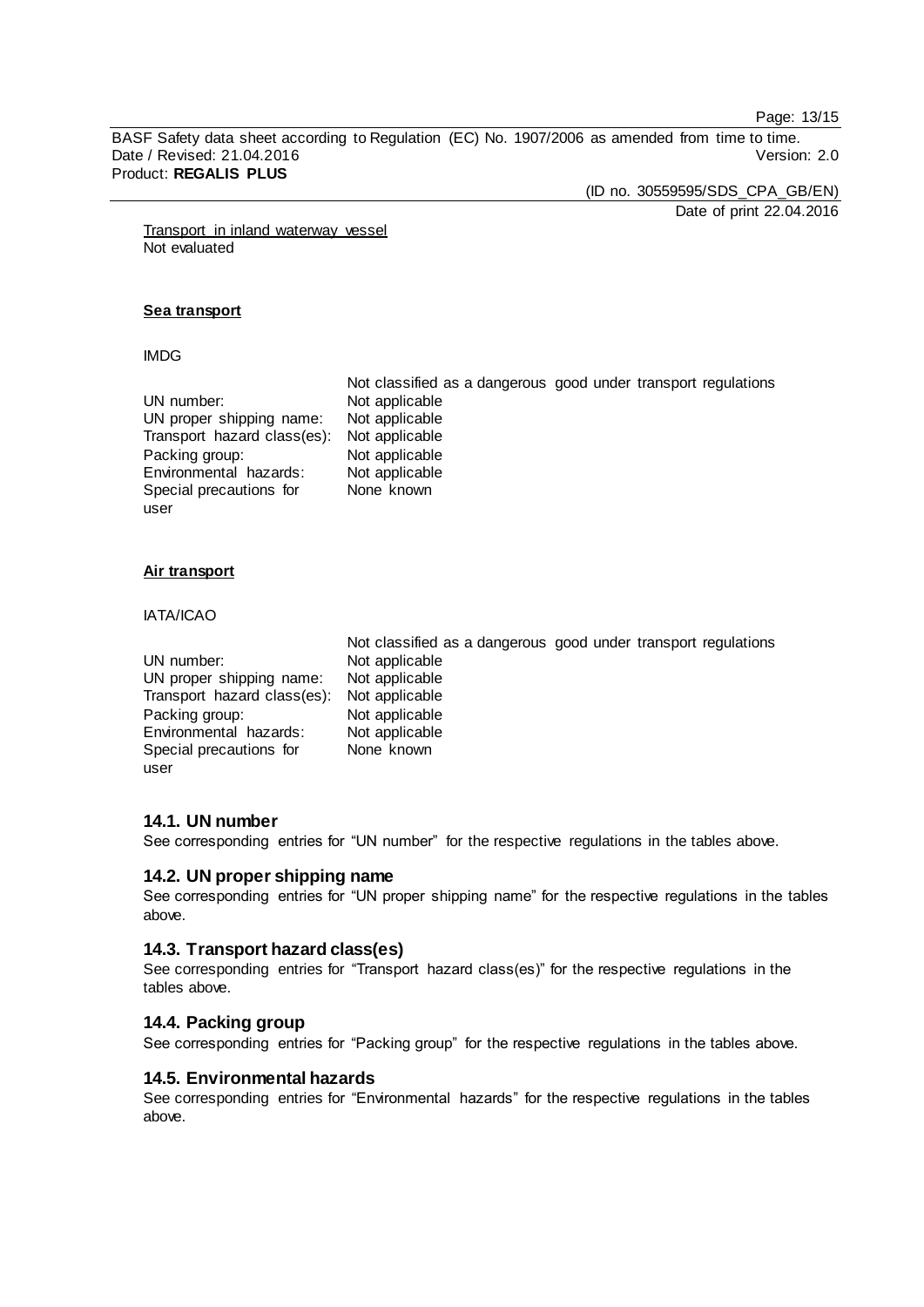Page: 14/15

BASF Safety data sheet according to Regulation (EC) No. 1907/2006 as amended from time to time. Date / Revised: 21.04.2016 Version: 2.0 Product: **REGALIS PLUS**

> (ID no. 30559595/SDS\_CPA\_GB/EN) Date of print 22.04.2016

### **14.6. Special precautions for user**

See corresponding entries for "Special precautions for user" for the respective regulations in the tables above.

### **14.7. Transport in bulk according to Annex II of MARPOL and the IBC Code**

| Not evaluated |
|---------------|
| Not evaluated |
| Not evaluated |
| Not evaluated |
| Not evaluated |
|               |

# **SECTION 15: Regulatory Information**

# **15.1. Safety, health and environmental regulations/legislation specific for the substance or mixture**

If other regulatory information applies that is not already provided elsewhere in this safety data sheet, then it is described in this subsection.

This product is classified under the European CLP Regulation.

The data should be considered when making any assessment under the Control of Substances Hazardous to Health Regulations (COSHH), and related guidance, for example, 'COSHH Essentials' (United Kingdom).

#### **15.2. Chemical Safety Assessment**

Advice on product handling can be found in sections 7 and 8 of this safety data sheet.

# **SECTION 16: Other Information**

For proper and safe use of this product, please refer to the approval conditions laid down on the product label.

Full text of the classifications, including the hazard classes and the hazard statements, if mentioned in section 2 or 3:

| Skin Sens.      | Skin sensitization                                                                           |
|-----------------|----------------------------------------------------------------------------------------------|
| Eye Dam./Irrit. | Serious eye damage/eye irritation                                                            |
| H317            | May cause an allergic skin reaction.                                                         |
| EUH401          | To avoid risks to human health and the environment, comply with the<br>instructions for use. |
| H318            | Causes serious eye damage.                                                                   |

If you have any queries relating to this MSDS, it's contents or any other product safety related questions, please write to the following e-mail address: product-safety-north@basf.com